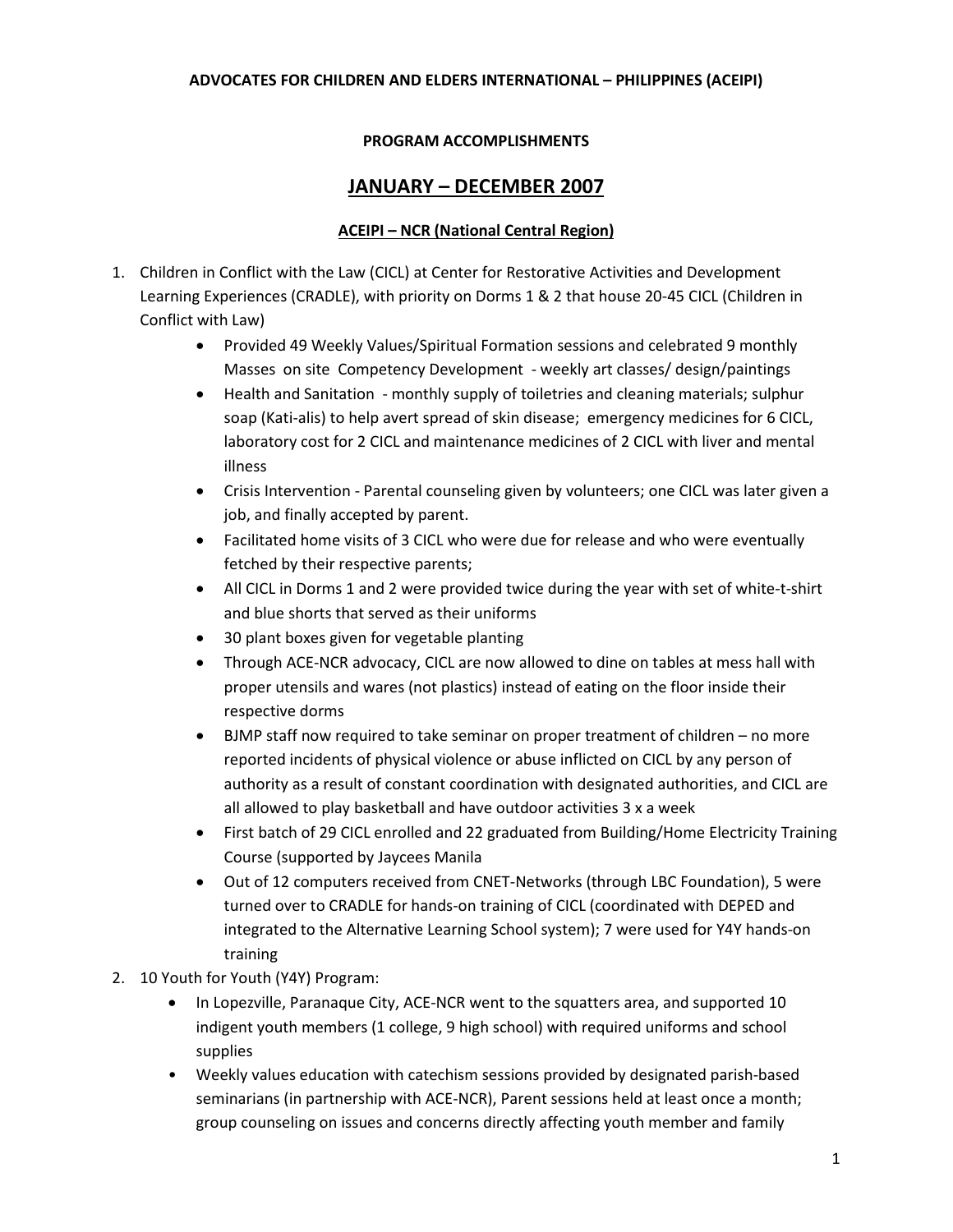- Y4Y Program in Congress Caloocan City was coordinated with Office of the Chairman and Sangguniang Kabataan of Barangay 173 ; Symposium held with 50 children, with Commissioner of Youth Commission as guest speaker
- 3. Indigent or abandoned children at the Missionaries of Charity Home in Antipolo City Provided monthly supply of 2 sacks of rice, coupled with visitation of children
- 4. Visited 15 elderly women inmates (68 years and older) at the National Correctional Institution for Women
- 5. Financed Call Center training for unwed single mother, who is now employed

## **ACEIPI -CAGAYAN DE ORO (CDO)**

Targeted CICL housed in "Tahanan ng Kabataan and malnourished children in 10 barangays (100 per barangay)

- Values/Personal Hygiene: Provided soaps and conducted sessions to the children once a week to talk about personal hygiene
- Invited pastors through Kiwanis International to give talk to children in Tahanan; distributed reading materials about the goodness of God Physical Fitness and Wellness:
- Conducted Sportsfest (2 days) for children in Tahanan ng Kabataan; Donated sports equipment (basketball, ringsm volleyball, chess, bingo, Chinese Checker, etc
- Served food mixed with Vitameal Rice as part of Feeding Program (in partnership with Kiwanis) to CICL
- 100 children and 50 lactating mothers/barangay for 10 Barangays in Cagayan de Oro were fed with Vitameal 2 times a week
- Literacy Program : Supported Accreditation and Equivalency Program for out of school youth (27 students) in partnership with Dept of Education for Accreditation and Equivalency
- Supported E-skwela, a computerized learning program, in partnership with Commission on Information and Communication Technology, Rotary Club, Oro Chamber of Commerce. Some of the students were former CICL's who are now reformed
- Plans for Bio-intensive Garden Project initiated by Rey Lomardam, SHJMS Agriculture teacher tor CICL to plant and raise vegetables that they can eat (in cooperation with GREEN MINDS)

# **JAN – DECEMBER 2008**

## **ACE-NCR (National Central Region)**

## **A1. CICL Program:**

- CICL confined at Center for Restorative Activities and Development Learning Experience (CRADLE) has decreased from 120 in 2007 to 38 by the end of 2008
- Conducted values formation on 48 Wednesdays, focused on principles of Restorative justice and active non-violence
- Monthly masses on 2nd Fridays from June to December
- Art/Painting Clases- 11 CICL did hand-painted artwork designs for about 1,800 Christmas cards and 100 money envelopes; P10,500 given to the kids as part of the earnings to share with their families
- 22 completed Basic Building Electricity training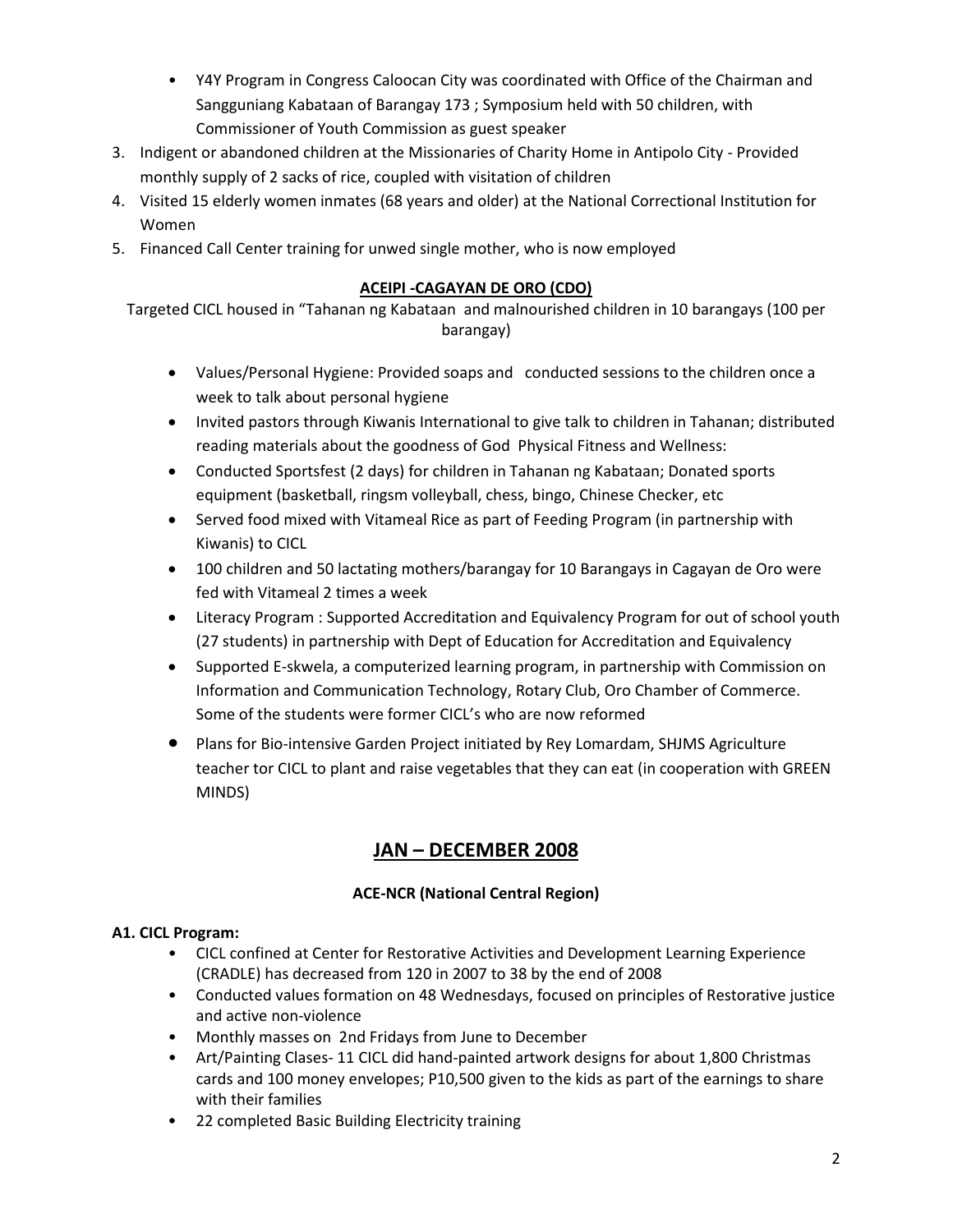- Average of 25 minors received supply of bath soaps and detergents on a regular monthly basis
- Distributed gifts (P300 per set of toiletries, towel, busicuites, slippers etc) during Prison Awareness Week, in partnership with Junior Jaycess of Manila
- Sports tournaments twice a year
- Individual counseling to about 10 CICL
- Home visits to 3 CICL families and 2 released CICL
- Emergency medicines to 12 CICL
- NOT ACHIEVED: Basic computer literacy for CICL not completed due to unavailability of licensed Computer teach and lack of interest. As a result, ACE pulled out all computers assigned to CRADLE, to be used instead for the Youth 4 Youth Program
- OVERALL OUTCOME: Positive change in behavioral patterns and attitude of CICL; ACE-NCR nominated as one of the Outstanding NGO's

## **A-2. YOUTH 4 YOUTH Program:**

- 19 public high school youth provided with required school supplies; 15 with daily traveling fares, 2 in public college provided with tuition-free support
- 10 Values formation sessions in Paranaques, 8 sessions in Kaloocan, and a minisymposium with Barangay 173 Sanguniang Kabataan
- Monthly sessions on basics of Personhood (14 per session in Paranaque, 10 in Kalookan), conducted with parents 5 times during the year
- Advent Recollection with 36 youth and 19 parents (from Paranaque) partially funded by NJMP
- 24 youth graduated from Basic Computer Education
- Art Workshop/Classes for 12 youth (Kalookan) and 11 youth (Paranaque)
- Livelihood project for 11 mothers (training on production, repacking, marketing of detergent powder, dishwashing liquid etc)
- 4 youth tutored each other in Science and Math (with supervision by assigned Area Coordinator)
- Visited homes/families of members to follow up on child's progress
- Individual counseling to problematic members and financial assistance on special cases
- OVERALL OUTCOME: Improved attitude among participants

## **A-3. ADVOCACY and NETWORKING**

- Free medical consultations and basic medicine to Y4Y families through Filipino-Chinese Community Clinic in Pasay City
- Partnership with Philippine Jaycees (Manila Chapter) since 2007 through their Abot-Pagasa Project for CRADLE Activities
- Partnership with COVENANTS for supplementary program-support in CRADLE
- Membership in PRAISED, PAYO; Partnership with Episcopal Commission on Prison Pastoral Care, Asso of Parish Secretaries, Our Lady of Unity Parish, Sikap-Buhay Livelihood Task Force, Bases Management Holdings, PHINMA Foundation, DSWD for interfaith service provisions
- Monthly support of one sack of rice or money equivalent to the Missionaries of Charity Sisters in Antipolo
- Emergency medical needs of two family members of volunteers

### **ACE-CDO PROGRAM (CAGAYAN DE ORO)**

The limited number and volunteers has crippled CDO Chapter's accomplishments for 2008. In Feb 2008, the Literacy Program with Tahanan ng Kabataan was put into an indefinite halt. The following programs were accomplished in 2008: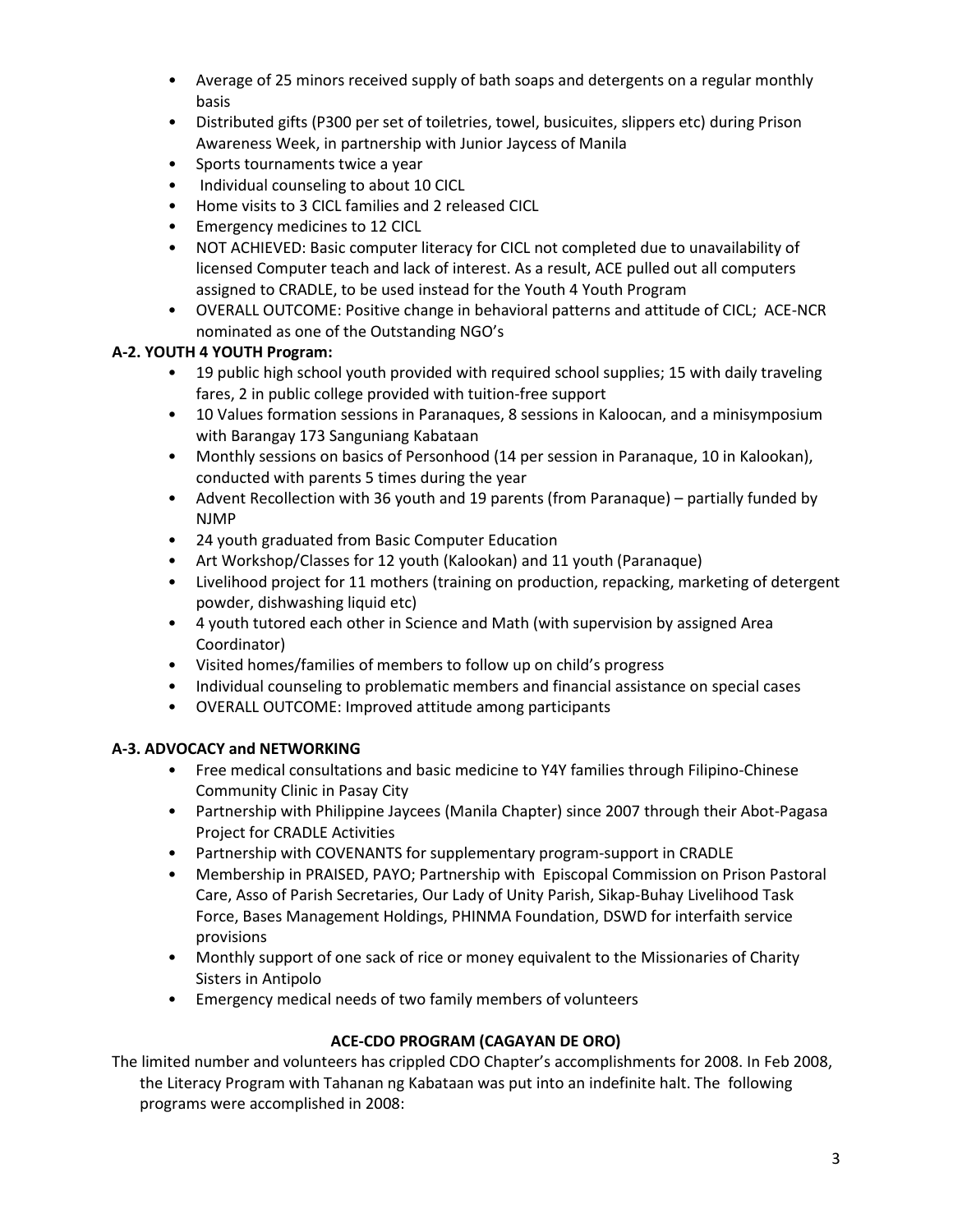- Milk Feeding Program and Endowment of School supplies to 342 Grade School studies of Kiabo Elementary School (in cooperation with Green Minds Inc., Nestle Phils, Sacred Heart of Jesus Montesorry School)
- Co-hosted dinner with Balay Canpssa Foundation to house abandoned and neglected children and elders, ages ranging from 3 – 55, who need special care
- Assorted school supplies given to 9 indigent children with special needs through "Adopt-a-Child" project held in Dec 2008 at Sacred Heart of Jesus Montessory School
- Milk Feeding Program and Endowment of School Supplies given to 140 children aged 3 6 years in four different venues Malitbog, Bukidnon, at least 7 kilometers apart
- Christmas gift-giving at Tahanan ng Kabataan (with 57 children aged 9-18, 13 elderly and mentally ill aged 16-78)
- Weeding and cultivating Cassava garden during the 2nd day of milk feeding
- Biointensive Garden project not implemented; funds released instead for the feeding program in coordination with Green Mind

## **JANUARY – DECEMBER 2009 ACEIPI - NCR (National Central Region)**

- A total of 168 cicl served during the year.
- Y4Y Program remains the crime prevention program of ACE IPI as it tries to improve the quality of lives of indigent youth in Paranaque and Kalookan
- A total of 68 indigent youth benefited from the educational assistance with one college student graduating already in March, 2010
- Through the 26 certificates provided by DATAMEX, 5 youth members were able to avail of the vocational training at a highly discounted tuition of P4,000 per semester, facilitating their eventual employment
- The Annual Advent Recollection and Christmas Fellowship includes also the participation of the youth members from Kalookan City, not just Paranaque City.

## **YOUTH EMPOWERMENT and the Y4Y PROGRAM**

Following the wholistic approach of addressing the concerns of the human person, i.e. his body, mind and spirit, ACE IPI continued, through its 4- Component- Youth for Youth Program to "invest" its resources in undertakings that would ensure the physical, spiritualmoral, intellectual, social and even the economic development of selected underserved youth and their families in target areas namely, Lopez, Lovewin, Napoleon and Riverville in Paranaque City and Magdalena/Hillcrest area in Kalookan City. Each of these areas has a Coordinator who assisted us in monitoring school attendance and the overall situation of the youth beneficiaries and their families.

For the Educational Assistance-component, a total of 28 qualified youth members received about P1,000/each worth of required school supplies while 24 of them were supported with their daily transport fare and about P350.00 each worth of P.E. uniform. A total of 5 college students received each a P5,000 annual support and another 5 availed the DATAMEX vocational course-certificates. These youth members were also given access to the internet facilities of ACE office for their research assignments. About 7 of the youth members and their parents were engaged in dialogue/counseling sessions in an effort to resolve either family issues or academic concerns. We always stressed to the beneficiaries that education is the best weapon against poverty.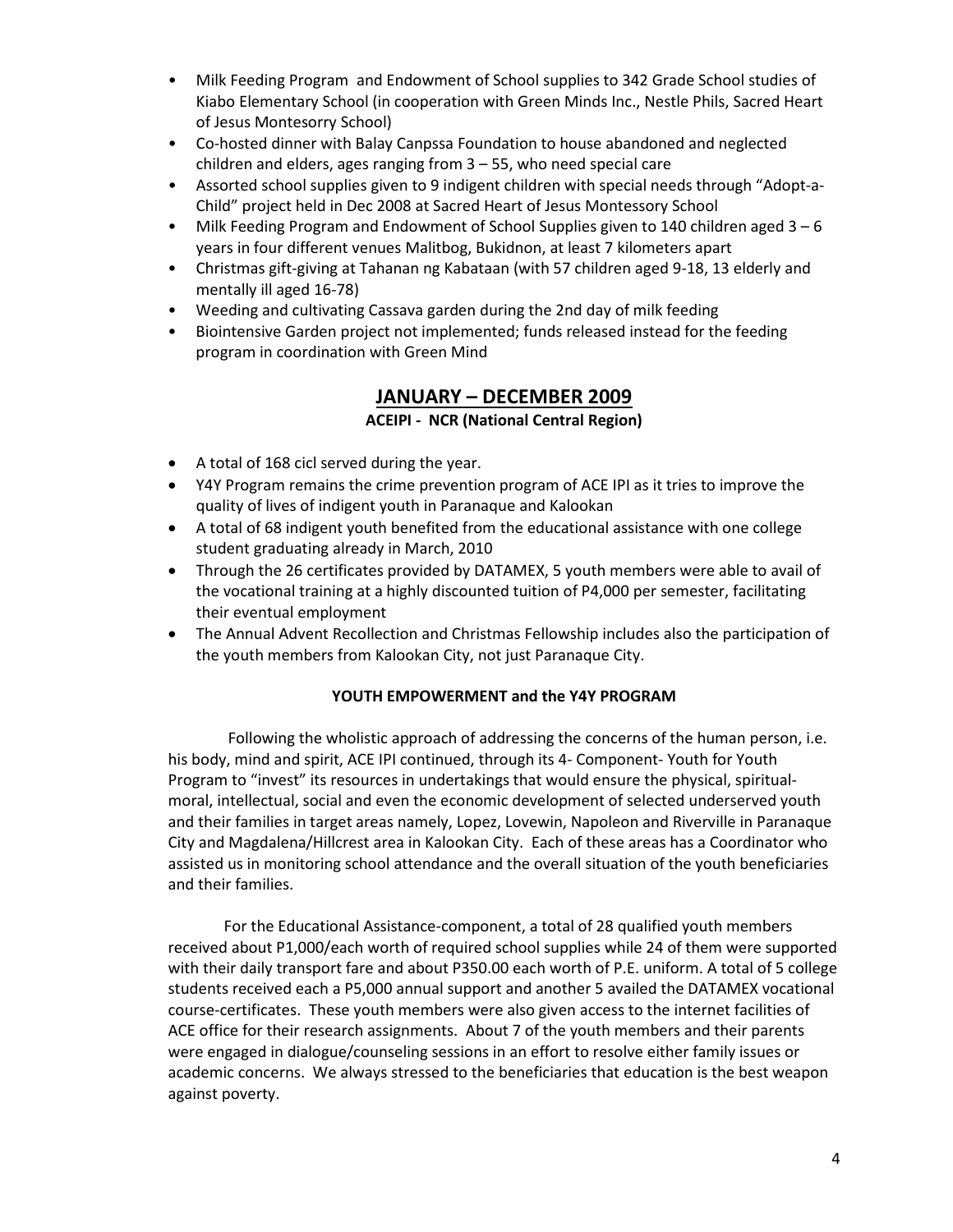For this component, we were able to get about P100,000-total support from various individuals and the Manila Jaycees.

Under the Competency Development component, ACE IPI conducted the Annual Summer Computer Training Workshop that produced 16 graduates for Basic and another 16 for Advance. A 10-session- English Proficiency program was also conducted by a volunteer English Instructor, Rina Lim. However, of the 35 attendees, only 19 completed the sessions. A painting class facilitated by Mr. Gellada also was opened and 16 youth were able to finish the 16 sessions. All these considerably contributed to building the capabilities of these young minds. A simple "Araw ng Pasasalamat" was henceforth held in recognition of those who completed the trainings with special gifts to those who excelled.

During the first quarter of the year, ACE IPI President Virgie Bruce herself handled separately the meetings-cum- formation with about 26 youth and their parents in Paranaque. But by the second half of the year, ACE IPI significantly adopted a key strategy – targeting the parents of our Y4Y members through the conduct of a Family Enrichment Program as the core module of our Values Formation Y4Y Component. This series of input-discussions and interaction initially offered a good opportunity for both single and couple-parent-participants to rekindle intimacy in their relationships with their spouses, the positive effects of which, such as love for God and each other, respect and open communication would eventually be experienced by their own children. These children could inevitably learn to develop these same virtues and values in dealing not only with their siblings and parents but also with their peers, co-students, persons in authority and the community at large. The Program was started in June and once-amonth thereof on weekends and jointly attended by an average of 28 parents and 25 youth. We are fortunate to have as resource persons two trained pastoral formators- Mr. & Mrs. Rey and Mel Sangalang who gave their free volunteer services. Meanwhile, Tess Gomez facilitated all the 11 sessions for the youth and parents in Kalookan.

Aside from these sessions, about 7 to 10 Y4Y members and their parents, from the Lopez area, Paranaque actively participated in worship and devotional activities in the parish. Every December, ACE IPI facilitates an Annual Recollection with Christmas Fellowship for all the regular Y4Y youth members and their families. For 2009, a total of 95 people attended this much-awaited whole day gathering with the theme " Pasko: Salo-Salo sa Pamilya". A Holy Mass was also celebrated by Fr. Legaspino. A total of 23 youth, 14 individual parents and 4 couples were given certificates of recognition and simple gift-tokens for their perfect attendance. Gift packages worth P550.00 each were distributed to the 43 regular Y4Y member-families. As a way of acknowledging their services and supplementary support, we gave annual gratuity tokens to all 31 of our regular volunteers, resource persons and donors.

Noticeably, the regular youth participants of formation activities from the two cities have become more open in sharing their appreciation of each other; apparently more ready to forgive those who have hurt them and no longer shy to speak in small and big groups. We have also started delegating some tasks to certain Y4Y members identified to have the time and talent including the potentials of being leaders in their own way. Some of them assisted in simple documentation of activities while others took the initiative of leading and directing younger children during special parish activities. Some mothers also helped out. At the height of Typhoon Ondoy, three of our youth members personally tried to save lives and properties. These are all part of the Community Action/Volunteerism component of Y4Y.

**ACEIPI - CDO**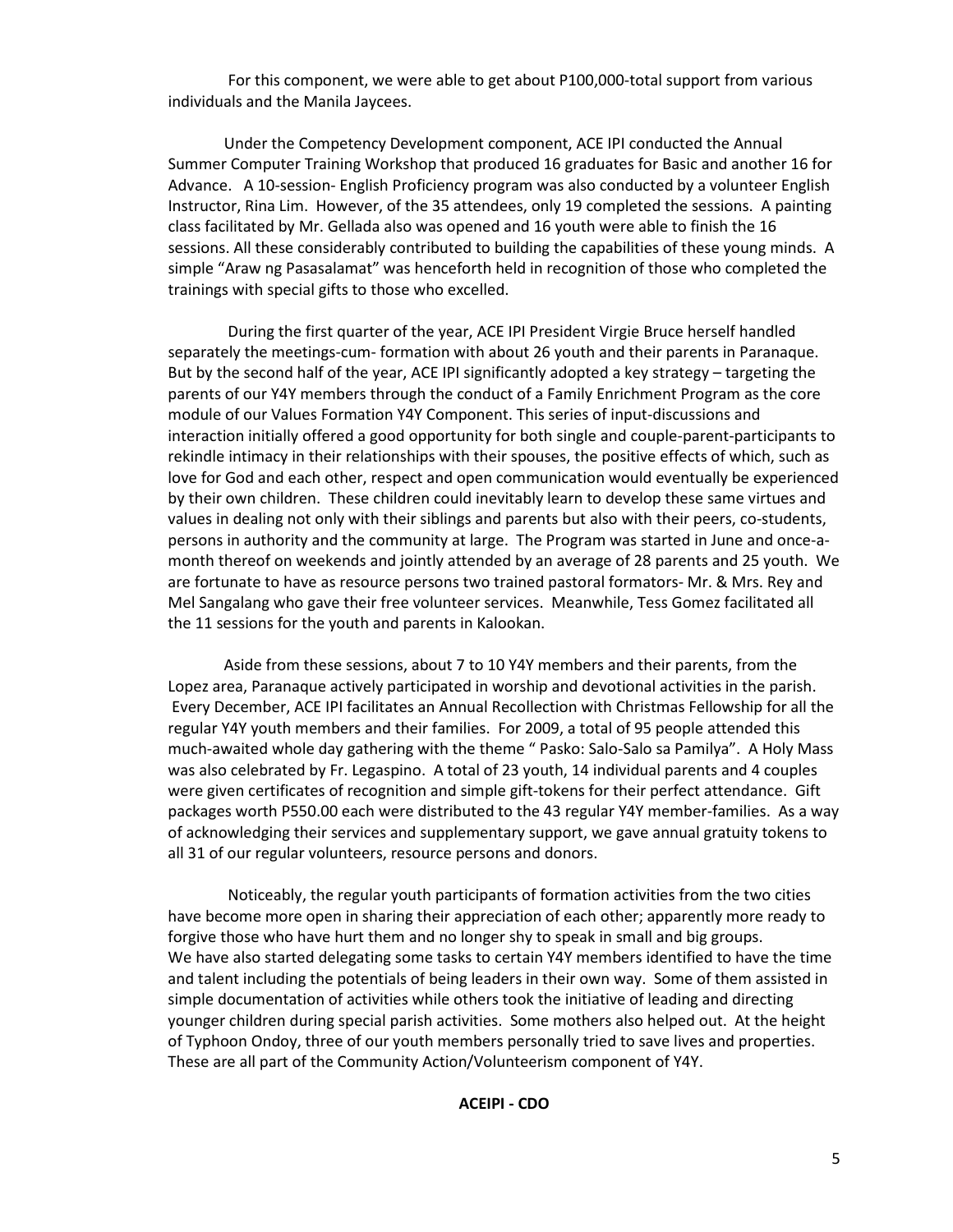- The bio-intensive garden yields various vegetables and corn;
- Through the daily activities, the children somehow improved on their behavior and actuations, i.e. they now started to call each other by their first names- a manifestation of respect.
- c. The Family Day celebration is one of the most memorable and important activities of CdO. The TNK hopes to conduct this every year or as often as it can.

## **JANUARY – DECEMBER 2010**

## **ACE-NCR (National Central Region)**

- A 30% increase in educational program sponsorships
- A 22% increase in the value of in-kind donations
- A 7% increase in the number of youth beneficiaries.
- A fund-raising campaign for 2011 "Handog Mo, Kinabukasan Ko" was launched.
- All regular programs and services, (except the dance competition)including special occasionactivities were provided for CRADLE's children in conflict with the law(CICL) that averaged 60 per month; however, disposition of cases is rather slow since there is only one designated government Social Worker handling all the CICLl cases.
- Y4Y Program is also a crime prevention measure and Educational Assistance remains its flagship component. To date, 59 youth from Paranaque and Kalookan are being assisted.
- The Values Formation sessions were no longer conducted separately for parents and children but jointly- this being more effective.
- Instead of just one, 3 Centers for abandoned children and elders were visited and extended assistance by ACE IPI; notably, washing machines and electric fans aside from other basic essentials were donated to Tahanan ni Maria.
	- A total of 40 weekly values formation sessions were conducted: 32 sessions specifically with the Personhood- Christian Life modules, 7 with Catechetical lessons and one (1) Recollection. Tess Gomez, Glo Andres and Bro. Bobby Choy served as Facilitatorlecturers. Snacks were regularly provided.
	- A total of 34 ART classes were conducted by Teacher Jess Gellada. The lessons included basic and advance painting, on acrylic and on canvass. All the required materials used by cicl were provided by ACEIPI. Snacks were regularly provided.
	- A total of 13 Holy Masses were celebrated by regular priest-volunteer Fr. Simplicio Roxas and ACE IPI's spiritual adviser, Fr. Lambert Legaspino.
	- All special occasions from Valentine's, Easter, Summer, Prison Awareness Week to Christmas were celebrated with good meals and valuable gifts from regular partners such as the Our Lady of Unity Parish Prison Apostolate, Holy Family Marriage Encounter, Parañaque Chapter and Marian Cenacle groups, the COVENANTS Inc. with the Ladies of Charity, Manila, Mr. Manny and Carol Rios and the Franciscan Sisters of the Holy Adorers including personal friends of Virgie Bruce and Fr. Legaspino.
	- Monthly provision of toiletries e.g. bath and laundry soaps, toothpaste including cleaning aids for the facility.
	- One-on-one counseling was also provided to about 10 cicl.

## **The Youth for Youth (Y4Y) Program**:

 This year saw ACE IPI exerting more efforts to cope and adequately respond to a higher demand for its services, as more and more indigent youth from the target communities came to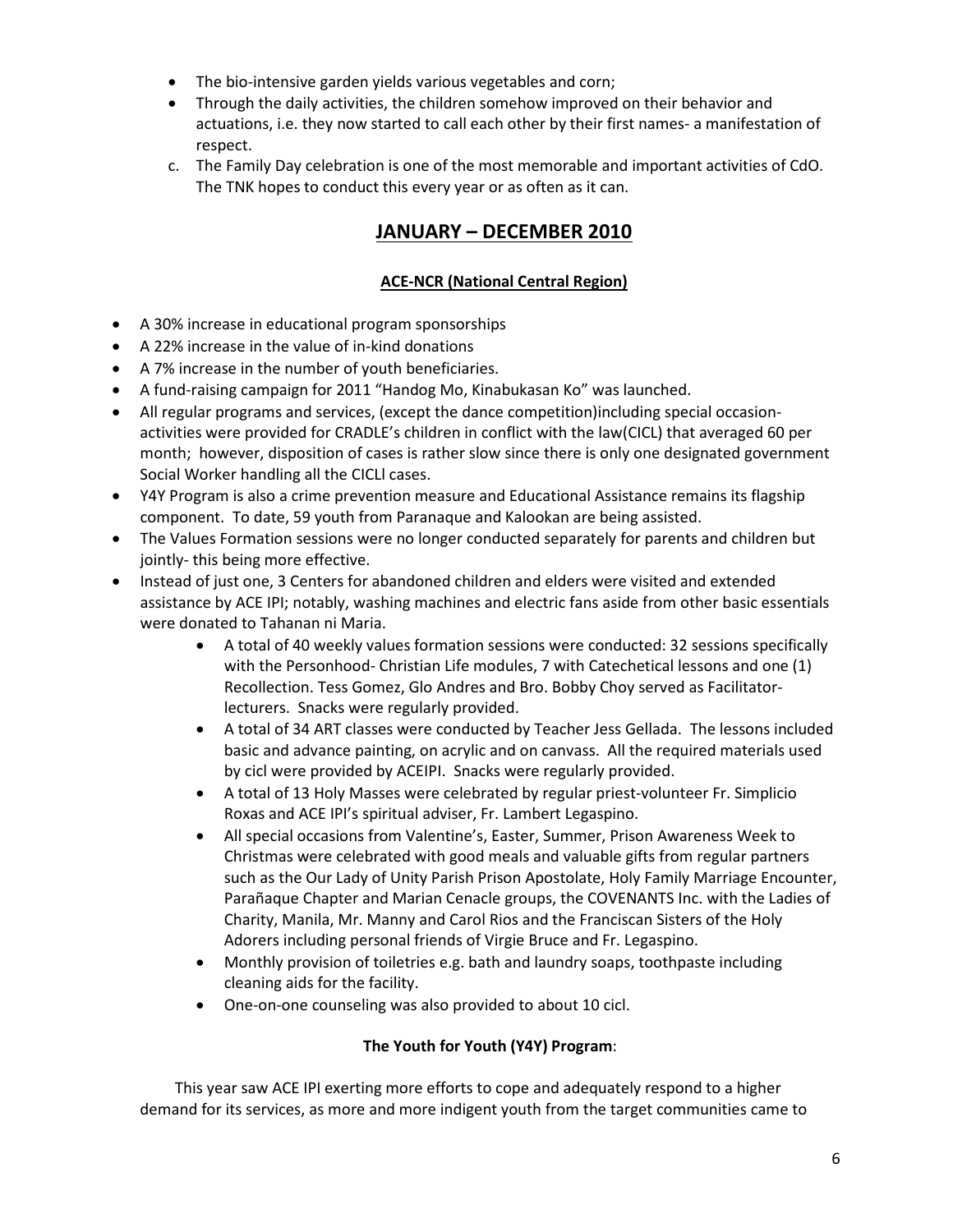apply for assistance- this despite the amended and stricter set of guidelines developed and started to be implemented this year.

### **1. Educational Assistance:**

 a.) A total of 46 youth members benefited; 34 from Paranaque City and 12 from Kalookan City. The target areas in Paranaque are still Lopez, Lovewin, Napoleon and Riverville, and the areas of Magdalena and Hillcrest in Kalookan. Of these totals, 22 are in secondary level while 7 are in vocational school and 5 in college. The number of beneficiaries increased by 8 youth members who later were accepted for SY 2010 -2011.

 b.) A total of 16 qualified and deserving youth members received about P1,300/each worth of required school supplies while 22 of them were supported with their daily transport fare and a projects-support not exceeding P400.00 for the school year. A total of 5 college students received each a P7,000 annual support and another 2 availed the DATAMEX vocational course-certificates. All these youth members based in Paranaque City were also given access whenever necessary, to the internet facilities of the ACE IPI office for their research work and other school assignments.

 c.) Started this year, an annual projects support of not more than P400.00 for students' assigned projects e.g. term papers, projects in Science and the Arts ; non-compliance of which often adversely affect the overall standing/grades. All the 34 Y4Y beneficiaries availed of this support.

### **2. Competency Development:**

a.) Paranaque City:

 Summer classes started as scheduled on April 19, 2010 for the trainings on Basic Computer with 12 graduates; 9 for Advanced Computer Education; 12 graduated from the Math Tutoring Class under a new volunteer Teacher, Aiko Rivera a Y4Y member who is a graduate of Information Technology and a former ACE IPI Educational Assistance beneficiary. Another 12 graduated from the English Tutorial sessions while 9 members completed the Art Painting Classes.

b.) Kalookan City:

Math tutorial class was also held for 45 days, with 9 out of 11 Y4y member-graduates.

C.) The annual "Araw ng Pasasalamat" in both areas which serves as the recognition day for all the summer class graduates and Y4Y member graduates of SY 2009-2010 were also held. The Computer Education graduates also made their respective powerpoint presentations as their final exams.

#### **2. Values Formation:**

 ACE IPI also believes that knowledge is important but knowledge without Faith is incomplete hence the Family Enrichment Sessions.

 a.) Volunteer trainers, Rey and Mel Sangalang facilitated a total of 11 sessions some of which required the joint presence of both parents and the youth members. Communication- between parents and children, between and among the siblings-and ultimately understanding each other 's points of view were given emphasis- that even before family bonding could be appreciated, every individual child/youth and every individual mother or father must strive to get to know more about each other's outlook in life, needs and wants and be given the chance to also decide for themselves. BUT all these families must put CHRIST at the Center of their lives. Good rapport among family members is not enough. The sessions always reiterated that Faith must always be strengthenedthat this is the ultimate foundation of a healthy, functional and happy family.

 b.) More and more Paranaque Y4Y members joined the weekly parish initiated "Tambayan" (spiritual "hang-out"). This aims to invite the young people to be active in parish activities; to build lasting friendships among them and other youth as well and to encourage the youth to get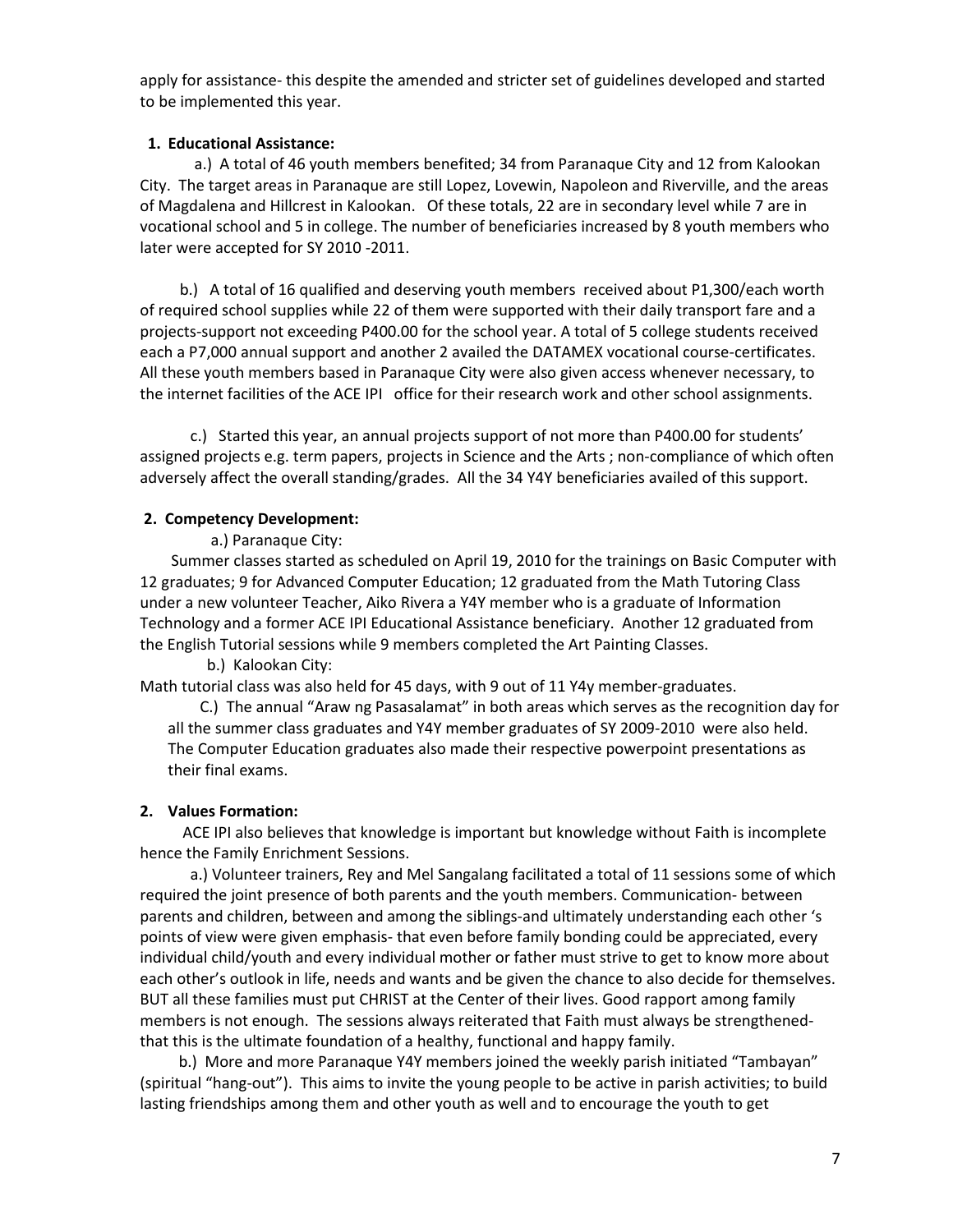themselves more involved in prayer so that instead of hanging out on the streets, they can spend more time with the Lord in the Blessed Sacrament.

c.) An average of 20 mothers attend the weekly Marian Cenacle sessions.

 d.) Ten (10) youth members participated in the team building- parish youth activity, "Youth Day Mission Possible 4".

 e.) An average of 5 Lopez area youth members attend the regular Catechism classes and recollection facilitated by the Rogationist Brothers including Marian devotions.

 f.) Values formation sessions in Kalookan were held monthly for the youth and only twice jointly with parents. Lessons stressed that perseverance, patience, love and respect for others are all based on love of and for God.

 g.) Kalookan Y4Y members spent a half-day appreciating our natural resources and environment e.g. water dam, big trees at the Ecology Park in Quezon City.

 h.) Majority of all Y4Y parent and youth members regularly attend Sunday Masses and other worship/devotional activities.

 Note: ACE IPI also received reports and stories of more positive behavior and attitude among those, who in the past were considered problem-youth and families.

### **4. Community Volunteerism**:

 a.) Two (2) Y4Y youth from Lopezville joined the Parish Pastoral Council for Responsible Voting as poll watchers during the conduct of the Barangay election.

 b.) A Y4Y member from Kalookan won a seat as member in the "Sangguniang Kabataan" at Barangay 173.

c.) Kalookan Y4Y members helped in cleaning the Chapel surroundings during weekends.

 d.) Two Paranaque Y4Y parents and one youth member were coached and have started documenting what transpired in every family enrichment session that ACE IPI conducted.

### **• CENTER-BASED INDIGENT ELDERS:**

This year, ACE IPI was able to visit 3 Centers for abandoned and indigent elders namely:

1. Tahanan ni Maria, Carmona, Cavite (2 visits) where ACE IPI volunteers interacted and socialized with about 80 elders; saw also about 8 who were then in critical condition and 6 eventually died. Thru the efforts and support of Atty. Jennifer Bruce, valuable donations were given i.e., ceiling fans and a washing machine including other essential goods, food, toiletries and basic items for personal use.

2. Children's Home of the Holy Spirit, Labak, Taal, Batangas where 29 children (orphaned & abandoned) are housed. They were also given a good lunch treat and other basic essentials.

3. Sagip-Buhay in Bauan, Batangas where 17 elders are housed. They were given clothes and various food items

### **C. LIVELIHOOD PROJECT:**

 Continuing production and selling of detergent powder, fabric conditioner, cleaning aid and dishwashing liquid. Total sales for the year did not increase significantly from that of 2009.

#### **D. OTHER SERVICES/INTERVENTIONS**:

 1. Referred for employment two (2) Y4Y members who graduated from college and vocational course. One of them is now regularly working at BIT-Micro.

- 2. Counseled and gave goods to a national prisoner's family.
- 3. Occasionally rendered counseling to some Y4Y families and cicl.